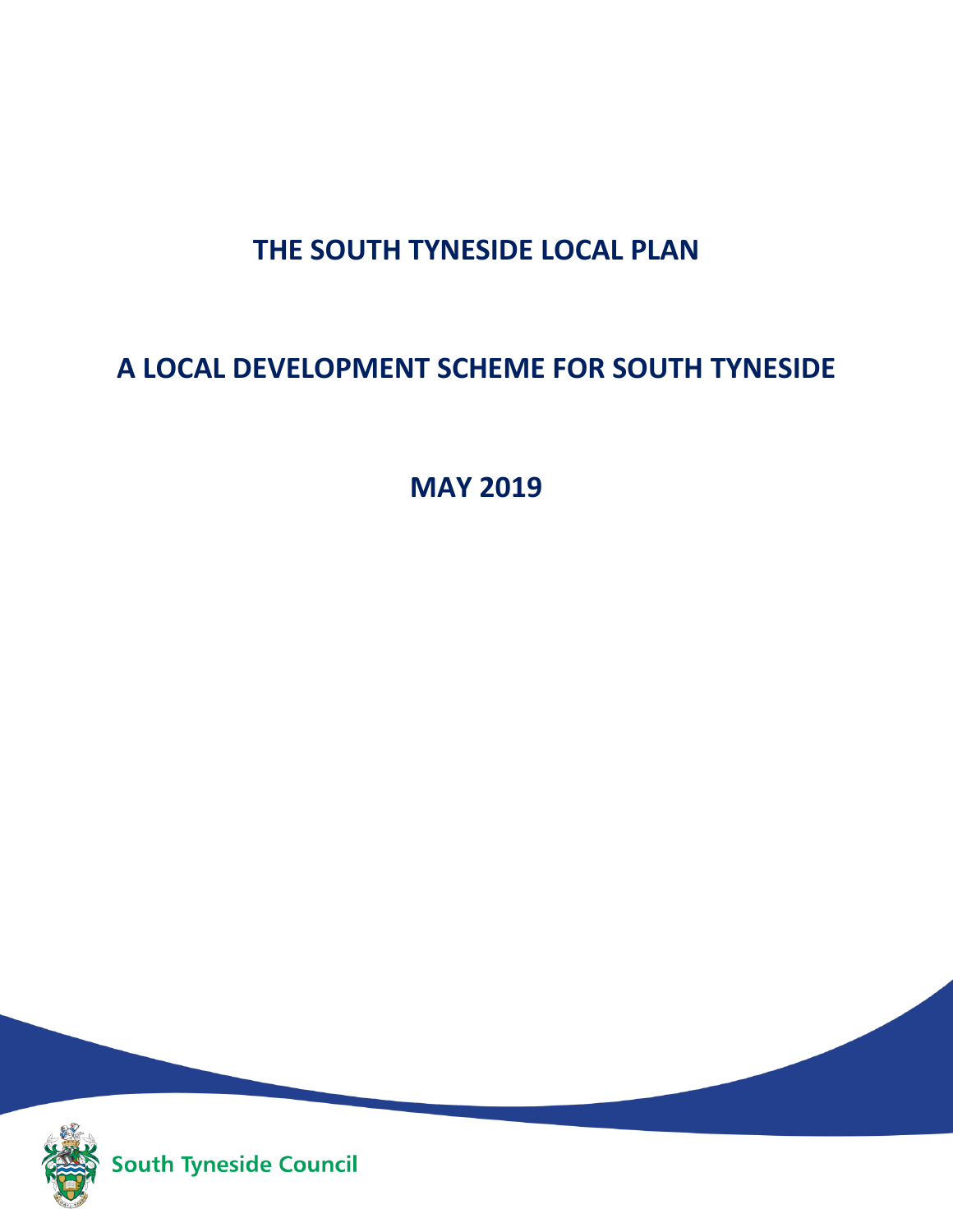#### **To find out more about the Local Plan, please contact:**

Spatial Planning Development Services

South Tyneside Council Town Hall and Civic Offices,

Westoe Road South Shields,

NE33 2RL

Telephone: **(0191) 424 7688** 

E-mail: **[local.plan@southtyneside.gov.uk](mailto:local.plan@southtyneside.gov.uk)**

Visit: **www.southtyneside.gov.uk/planning** If you know someone who would like this information in a different format contact the communications team on (0191) 424 7385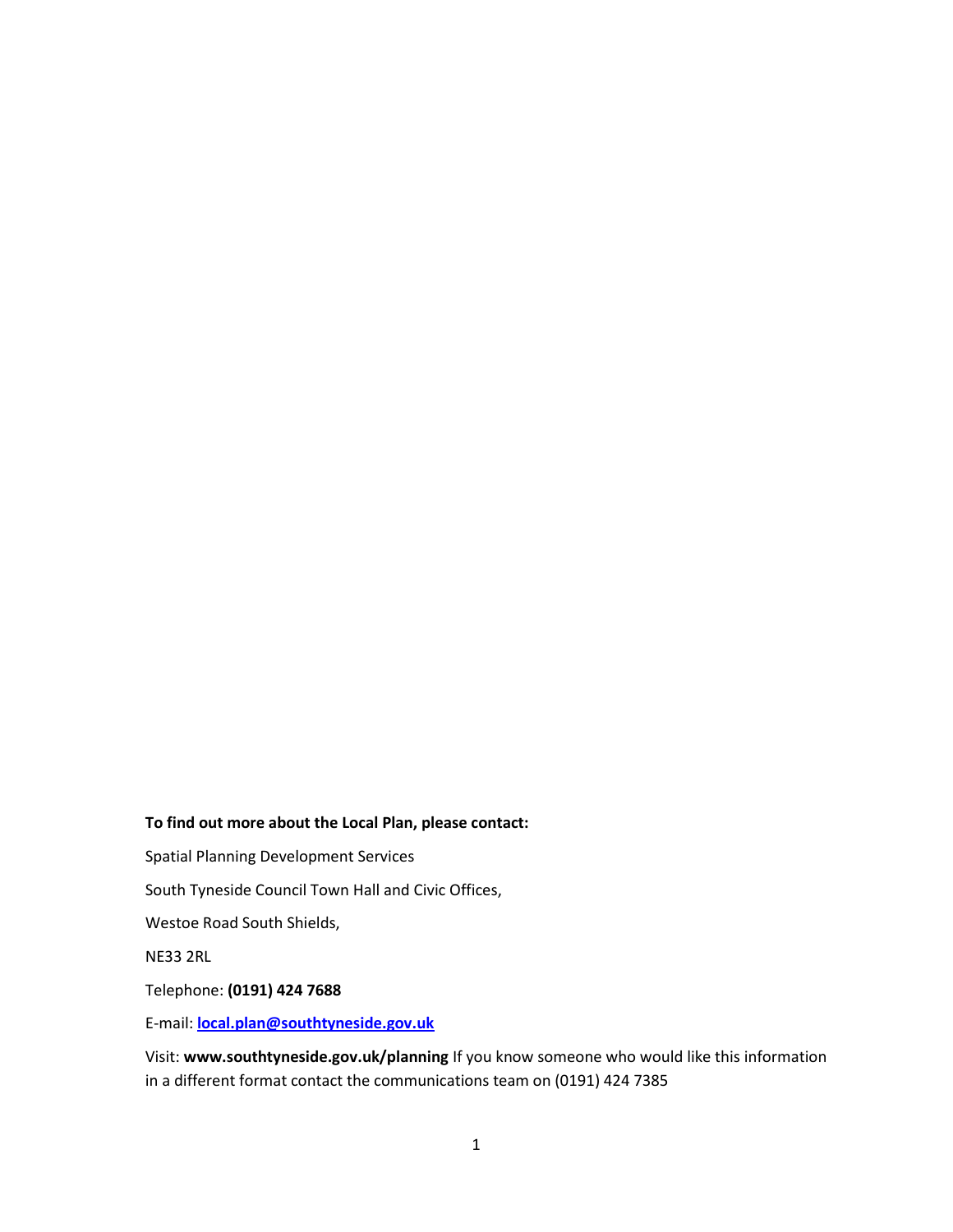# **CONTENTS**

| 5. |  |  |
|----|--|--|
|    |  |  |
| 7. |  |  |
|    |  |  |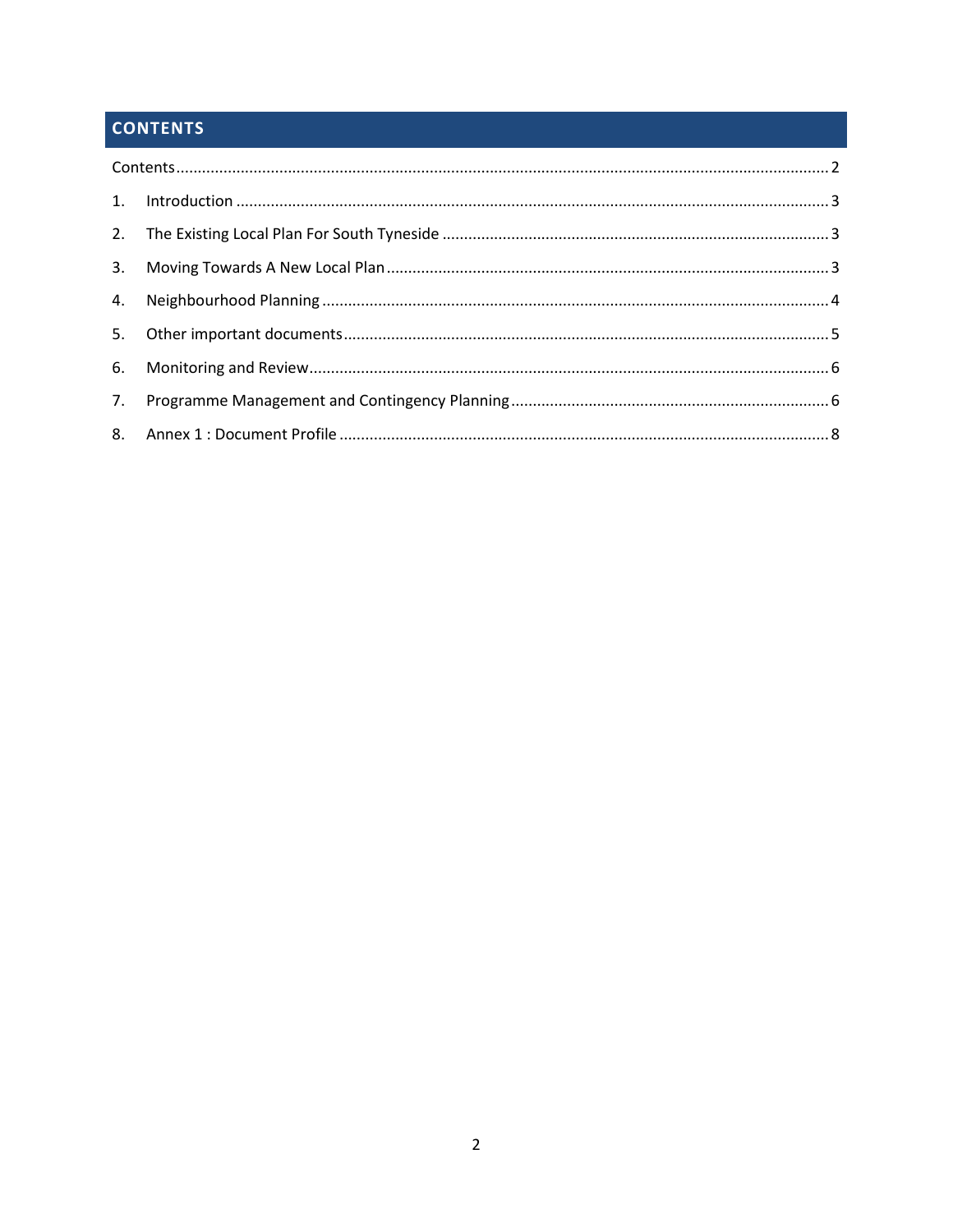# **1. INTRODUCTION**

- 1.1 Councils must prepare and keep updated development plan documents (known as "Local Plans"). These set a framework for how areas will grow and change over 15-20 years and provide the starting point to determine all planning applications. Government requires new or updated plans are delivered as soon as practical to support the delivery of more homes.
- 1.2 Accordingly, this Local Development Scheme (LDS) provides information on:
	- The development plan document(s) we will prepare over the next 3 years (*ie* 2019-2022);
	- **The subject matter of those documents and the geographical area they cover;**
	- $\blacksquare$  The timetable for the preparation and adoption of those documents.

### **2. THE EXISTING LOCAL PLAN FOR SOUTH TYNESIDE**

2.1 Our current local plan comprises several development plan documents that were adopted in accordance with the Planning and Compulsory Purchase Act 2004.

| <b>Document</b>                                                      | <b>Subject Matter</b>                                                                                                                          |
|----------------------------------------------------------------------|------------------------------------------------------------------------------------------------------------------------------------------------|
| Core Strategy Development Plan Document (2007)                       | Strategic policies for the development of the Borough<br>and influences subsequent plans prepared.                                             |
| South Shields Town Centre & Waterfront Area<br>Action Plan (2008)    | Guide change and growth across the three defined<br>areas they cover.                                                                          |
| Hebburn Town Centre Area Action Plan (2008)                          |                                                                                                                                                |
| Central Jarrow Area Action Plan (2010)                               |                                                                                                                                                |
| Development Management Policies (2011)                               | Borough wide development management policies.                                                                                                  |
| Site-Specific Allocations (2012)                                     | Sets out sites to be allocated for development and<br>land designated for other purposes.                                                      |
| International Advanced Manufacturing Park Area<br>Action Plan (2017) | Guides the economic growth to the north of Nissan,<br>setting out the necessary infrastructure requirements<br>and environmental enhancements. |

#### **3. MOVING TOWARDS A NEW LOCAL PLAN**

- 3.1 With the exception of our International Advanced Manufacturing Park AAP, our other planning documents have been in place for between 6 and 11 years. Whilst delivering many of their intended outcomes, they need to be updated responding to:
	- The new National Planning Policy Framework (2019);
	- New evidence relating to our longer term growth needs for homes, jobs and shops (including the new "standard method" to determine the homes required).
- 3.2 Our new single Local Plan will consolidate and replace the existing Core Strategy, [Development](https://www.southtyneside.gov.uk/media/13672/Development-Management-Policies-DPD-adopted-December-2011-/pdf/Development_Management_Policies_(revised_adopted_Dec.2011_-_cWHS_modified_2014).pdf)  [Management Policies,](https://www.southtyneside.gov.uk/media/13672/Development-Management-Policies-DPD-adopted-December-2011-/pdf/Development_Management_Policies_(revised_adopted_Dec.2011_-_cWHS_modified_2014).pdf) [Site-Specific Allocations and](https://www.southtyneside.gov.uk/media/14710/Site-Specific-Allocations-DPD-adopted-April-2012-/pdf/Site-Specific_Allocations_DPD_-_Final_Adopted_V5_April_2012.pdf) Area Action Plans for Hebburn, Central Jarrow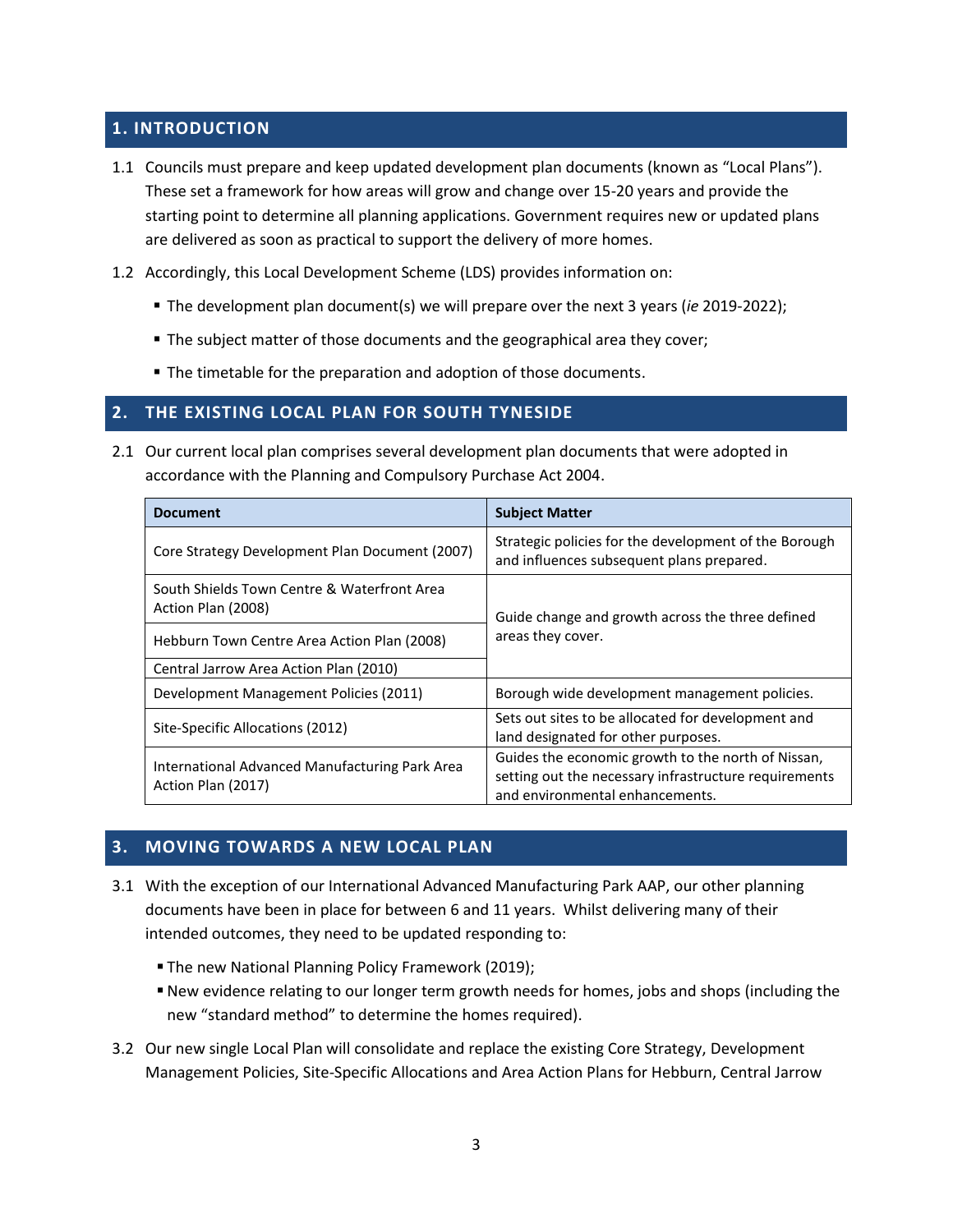and South Shields Town Centre & Waterfront. The International Advanced Manufacturing Park AAP will remain and operate alongside our new Plan (once its adopted).

- 3.3 We have already started on bringing forward our new Plan with extensive consultations being held with a range of partners, organisations and our residents into the following:
	- The Local Plan Key Issues and Options (February to April 2013);
	- The Local Plan Growth Options (June to July 2015); and
	- **The Strategic Land Review (May to June 2016).**
- 3.4 Our new Borough-wide Plan will cover the period to 2036 and will contain strategic and more detailed policies that:
	- Set the need for our future housing, employment and retail and allocate those sites needed;
	- Addresses future infrastructure requirements such as transport, telecommunications, waste management, water supply, flooding and coastal change, and the provision of minerals;
	- Make provision for community facilities (such as health, education and cultural infrastructure);
	- Address climate change mitigation and adaptation, and conservation and enhancement of the natural, built and historic environment, including landscape and green infrastructure.
- 3.5 The following summarises the Plan's timetable (a more detailed profile is at Annex 1):

| <b>Stage</b>                                             | Date                                            |
|----------------------------------------------------------|-------------------------------------------------|
| Sustainability Appraisal Scoping Report Consultation     | August - September 2018                         |
| Pre-Publication Draft Consultation                       | July - August 2019                              |
| <b>Publication Draft Consultation</b>                    | February - March 2020                           |
| Formal Submission to the Secretary of State              | <b>July 2020</b>                                |
| <b>Examination Hearings</b>                              | November 2020                                   |
| <b>Main Modifications Consultation</b>                   | February - March 2021                           |
| Adoption                                                 | June/July 2021.                                 |
| Review of Strategic Policies and any associated policies | Within 5 years of adoption (by June/July 2026). |

# **4. NEIGHBOURHOOD PLANNING**

- 4.1 Neighbourhood Plans were introduced through the Localism Act 2011. These are community-led frameworks that guide the future development and growth of an area which conforms to the strategic policies of the adopted Local Plan. Neighbourhood Plans once "made" (*ie* approved via a community referendum) will be adopted as part of the overall development plan.
- 4.2 To date, two Neighbourhood Forums have been designated who will prepare separate Neighbourhood Plans for East Boldon and Whitburn. These will sit and work alongside our own Local Plan policies affecting those specific Areas. These are being prepared independently and are excluded from this LDS. Whilst at relatively early stages, we will continue to work with and support those respective Neighbourhood Forums (and others) wanting to pursue Neighbourhood Plans.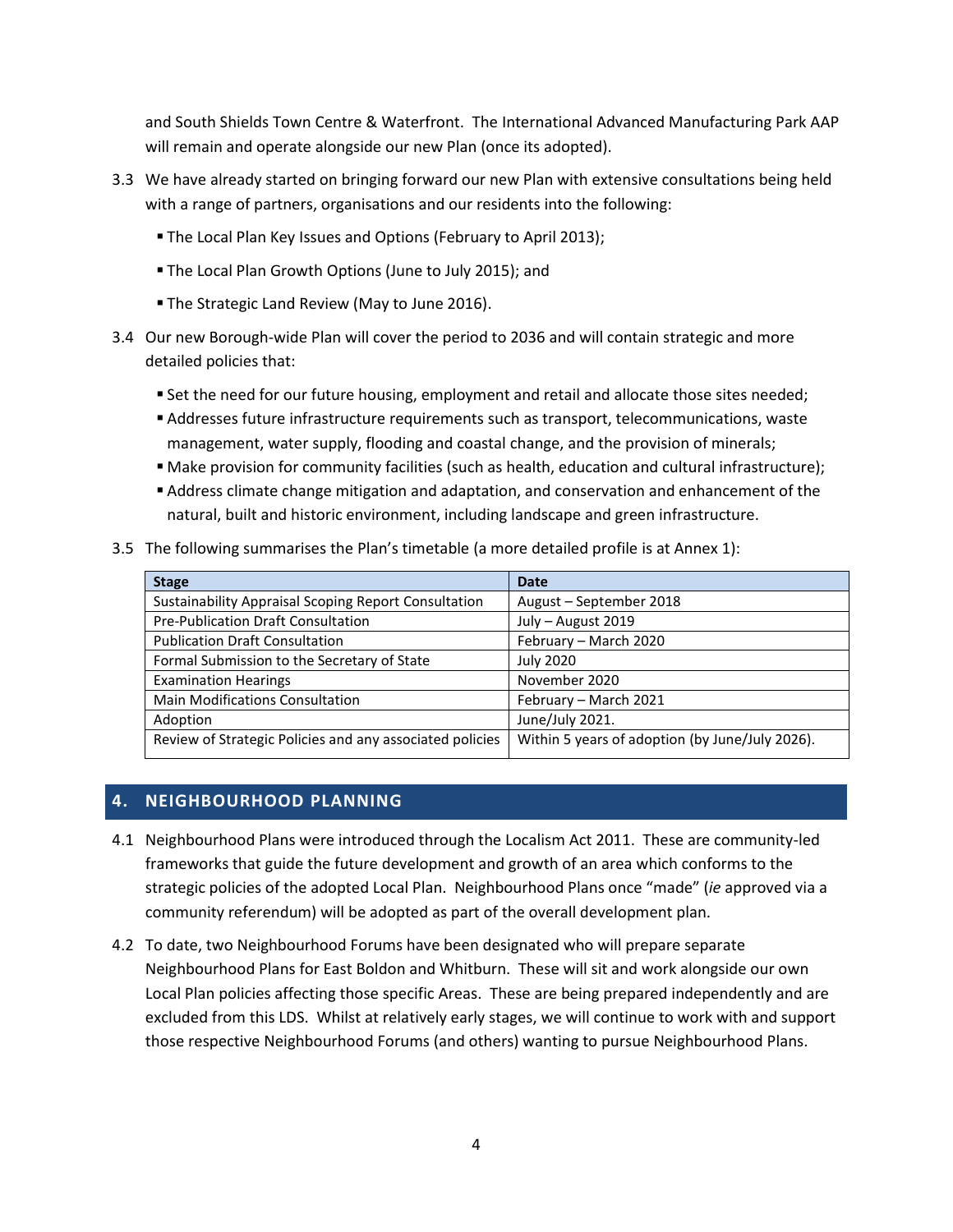## **5. OTHER IMPORTANT DOCUMENTS**

5.1 Moving forward, we have and will continue to prepare a range of other documents that do not constitute Development Plan Documents. These will play a key role in supporting the Plan.

#### **SUPPLEMENTARY PLANNING DOCUMENTS**

- 5.2 Supplementary Planning Documents (SPDs) provide guidance on how our development plan policies will be applied and are material considerations in the decision making process. Our adopted SPDs can be found at: [https://www.southtyneside.gov.uk/article/36021/Supplementary-](https://www.southtyneside.gov.uk/article/36021/Supplementary-Planning-Documents)[Planning-Documents.](https://www.southtyneside.gov.uk/article/36021/Supplementary-Planning-Documents)
- 5.3 In due course, we will review our SPDs to ensure they are consistent with the new Plan's policies. Where necessary, we will rationalise what we have and consider bringing forward others. Given our immediate priority lies with delivering the Plan, they are not addressed in this LDS.

#### **COMMUNITY INFRASTRUCTURE LEVY**

- 5.4 A Community Infrastructure Levy sets out a standard charge that may be levied on specified types of development to contribute towards required infrastructure. The process to bring forward CIL is comparable to plan making (*ie* it is informed by evidence, the charges are consulted upon and are examined before an Independent Inspector).
- 5.5 We are exploring whether CIL would be appropriate and should decide to proceed, an amendment to the LDS will be made in due course.

#### **STATEMENT OF COMMUNITY INVOLVEMENT**

5.6 The SCI details how we engage with communities, statutory consultees and other stakeholders in making our Plan and determining planning applications. Our SCI was last reviewed in January 2013 and we intend to update over 2019. It can be viewed at: <https://www.southtyneside.gov.uk/article/36014/Getting-Involved-and-Public-Consultations>

#### **EVIDENCE**

5.7 Our Plan will need to take account of an extensive range of evidence and studies that we have assembled and/or continue to prepare and update. This includes:

| ■ Strategic Flood Risk Assessment      | ■ Employment Land Review          |
|----------------------------------------|-----------------------------------|
| ■ Strategic Housing Market Assessment  | ■ Green Belt Review               |
| • 5 Year Housing Land Supply Statement | Infrastructure Delivery Plan      |
| ■ Heritage Impact Appraisals           | • Green Infrastructure Strategy   |
| • Whole Plan Viability Appraisal       | • Housing Implementation Strategy |
| ■ Transport Modelling                  | • Playing Pitch Strategy          |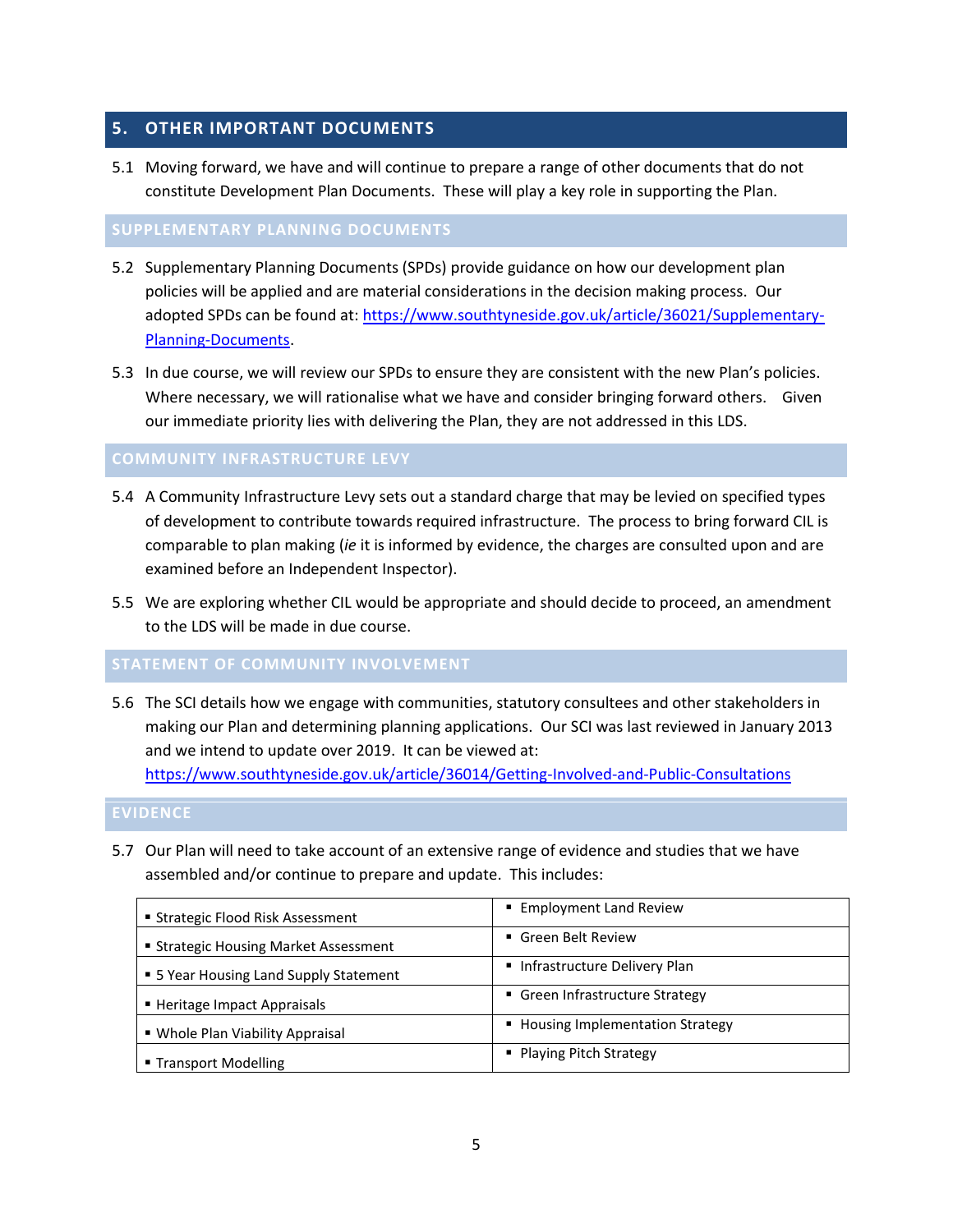- 5.8 All existing evidence supporting our Plan can be viewed online at: [https://www.southtyneside.gov.uk/article/36020/Supporting-Documentation-and-Evidence-Base-](https://www.southtyneside.gov.uk/article/36020/Supporting-Documentation-and-Evidence-Base-Studies)[Studies.](https://www.southtyneside.gov.uk/article/36020/Supporting-Documentation-and-Evidence-Base-Studies) These pages will be updated as new evidential studies and assessments are completed.
- 5.9 The **Habitats Regulation Assessment (HRA)** is the statutory process to assess the potential impacts of the Local Plan on "Natura 2000" sites, which for us comprises along our coastline Special Protection Areas (SPAs) and Special Areas of Conservation (SACs). To comply with the requirements of the Habitats Regulations, our Plan will be subject to a Screening Assessment and as it advances, the HRA will be updated and submitted to Natural England for comment and sign off.
- 5.10 The **Sustainability Appraisal (SA)** (incorporating the Strategic Environmental Assessment) is a statutory process assessing the potential impacts of the Plan on a range of economic, social and environmental considerations. Our SA incorporates the principles of an **Equality Impact Assessment (EqIA)** and a **Health Impact Assessment**. As a precursor, in 2018, we consulted upon an updated baseline SA Scoping Report. An SA for each stage of the Plan will assess how these considerations have been integrated into the Plan; the reasons for choosing one approach above alternatives; and the arrangements for monitoring the significant environmental effects.

## **6. MONITORING AND REVIEW**

- 6.1 Our Authority Monitoring Report (AMR), will assess on an annual basis progress against this LDS. Furthermore, the AMR will also assess the extent to which the new Local Plan's policies are delivering their intended purpose when measured against related targets *ie*:
	- Have targets either been met or are on schedule to be achieved; or where not
	- Why, considering the introduction of certain contingency measures.
- 6.2 The NPPF requires us to assess the Plan's strategic policies at least once every 5 years post adoption, including a new timetable for when any required alterations will be brought forward.
- 6.3 Wider mechanisms also exist that may trigger a change to the LDS:
	- **The Secretary of State can intervene where councils are failing to bring plans forward quickly** enough or even direct councils to amend their LDS to accelerate plan production;
	- The Government's new Housing Delivery Test imposes a series of remedial actions on councils where delivery falls below certain thresholds.

# **7. PROGRAMME MANAGEMENT AND CONTINGENCY PLANNING**

- 7.1 It is essential that our LDS remains challenging (to meet the Government's agenda plan production) and realistic (against the available resources and issues we must address).
- 7.2 Cabinet meets monthly and oversees the Plan's preparation approving documents for consultation. The power to approve the Plan's adoption lies with Full Council. Management is overseen by our Acting Corporate Director for Economic Regeneration and Senior Development Services Manager. Day to day management is undertaken by the Operations Manager for Spatial Planning supported by the x3.2 FTE staff members and a temporary x1 FTE post.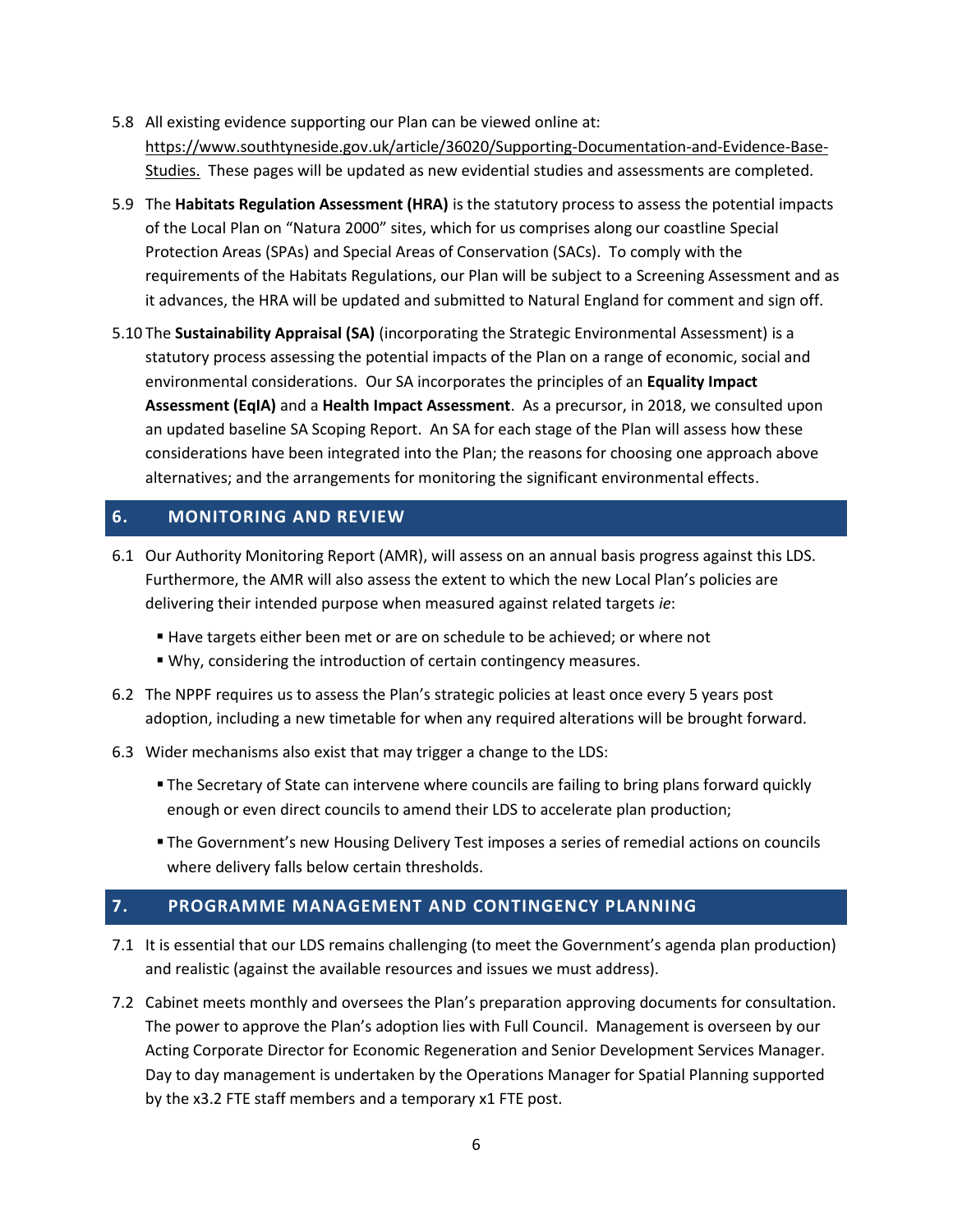- 7.3 Specialist expertise from wider teams from across the Council including highways and engineering, environmental health, asset management and countryside also support production. We have and will continue to use external advice to support preparation of the evidence and studies.
- 7.4 Budgetary requirements are monitored in line with our existing corporate budgetary processes.
- 7.5 To ensure that we can deliver our Plan in accordance with this LDS, the following risk assessment offers a range of contingency actions to minimise the impact of those risks should they arise.

| <b>Risk Factor</b>      | Likelihood / Scale of Impact &<br>(Nature of Impact)                          | <b>Contingency Actions</b>                                                             |
|-------------------------|-------------------------------------------------------------------------------|----------------------------------------------------------------------------------------|
| Programme               | Medium / High (Delays / Financial Cost)                                       | " Continue to ensure progress is carefully                                             |
| Slippage                | Slippage could lead to reputational issues                                    | monitored and contingency actions are                                                  |
|                         | + Government is now exercising its                                            | implemented where appropriate.                                                         |
|                         | intervention powers where plans have                                          |                                                                                        |
|                         | slipped against published milestones.                                         |                                                                                        |
| Work                    | High / High (Delays / Financial Cost)                                         | " Manage inputs to the Neighbourhood Plans and                                         |
| demands                 | Providing technical support to the two                                        | prioritise inputs to scale of support required.                                        |
| that are not            | extant Neighbourhood Forums could                                             | " Maintain ongoing dialogue with Neighbourhood                                         |
| programme               | redirect staff resources from meeting key                                     | Forums to monitor their programmes, identify                                           |
| d notably               | milestones.                                                                   | and manage potential peaks in demand in                                                |
| Neighbourh<br>ood Plans |                                                                               | advance.                                                                               |
| Changes to              | Medium / High (Delays)                                                        | " Monitor new and emerging policy at the point of                                      |
| National                | Changes may affect the content and                                            | publication and prioritise managing any impacts                                        |
| planning                | direction of both the evidence and the                                        | on the LDS key milestones.                                                             |
| legislation,            | policies (triggering additional work).                                        | "Where necessary, continue to seek advice from                                         |
| policy and              |                                                                               | MHCLG, Planning Inspectorate and PAS.                                                  |
| guidance                |                                                                               | " Continue to monitor any key issues arising from                                      |
|                         |                                                                               | other Local Plan examinations.                                                         |
| Staff                   | Medium/High (Delays / Financial Cost)                                         | <b>Ensure sufficient resources with necessary</b>                                      |
| Resources               | Loss of staff will impact on evidential and                                   | experience and expertise are available.                                                |
|                         | plan production - leading to delays.                                          | " Continue to liaise with other Operational                                            |
|                         |                                                                               | Managers regarding the internal specialist                                             |
|                         |                                                                               | expertise that is being provided.                                                      |
|                         |                                                                               | "Consider use of consultants / short term                                              |
|                         |                                                                               | contracts to provide specialist advice.                                                |
|                         |                                                                               | " Continue 'buddy' system so officers are aware of<br>others workloads.                |
| Budgetary               | Medium/High (Delays)                                                          | " Continue to apply corporate budgetary                                                |
| Limitations             | The Directorate has undergone a                                               | management processes.                                                                  |
|                         | significant restructure/rationalisation.                                      | " Provide budgetary spend profile based upon the                                       |
|                         | However, limited financial resources may                                      | LDS including anticipated costs of external                                            |
|                         | impact on our ability to procure specialist                                   | support.                                                                               |
|                         | external support at the right time.                                           |                                                                                        |
| Legal                   | Medium/High (Delays / Financial Costs)                                        | Ensure the plan is based upon robust evidence.                                         |
| compliance              | Failure to prepare a plan that is sound or                                    | " Work closely with the Planning Inspectorate.                                         |
| / Soundness             | legally compliant may result in the Plan                                      | " Ensure an ongoing and effective dialogue with                                        |
| and Legal<br>Challenge  | being rejected by the Planning<br>Inspectorate or result in a successful high | adjoining authorities and key stakeholders<br>recorded in statements of common ground. |
|                         | court challenge.                                                              | " Maintain the PAS Legal and Soundness Self-                                           |
|                         |                                                                               | Assessment Checklists.                                                                 |